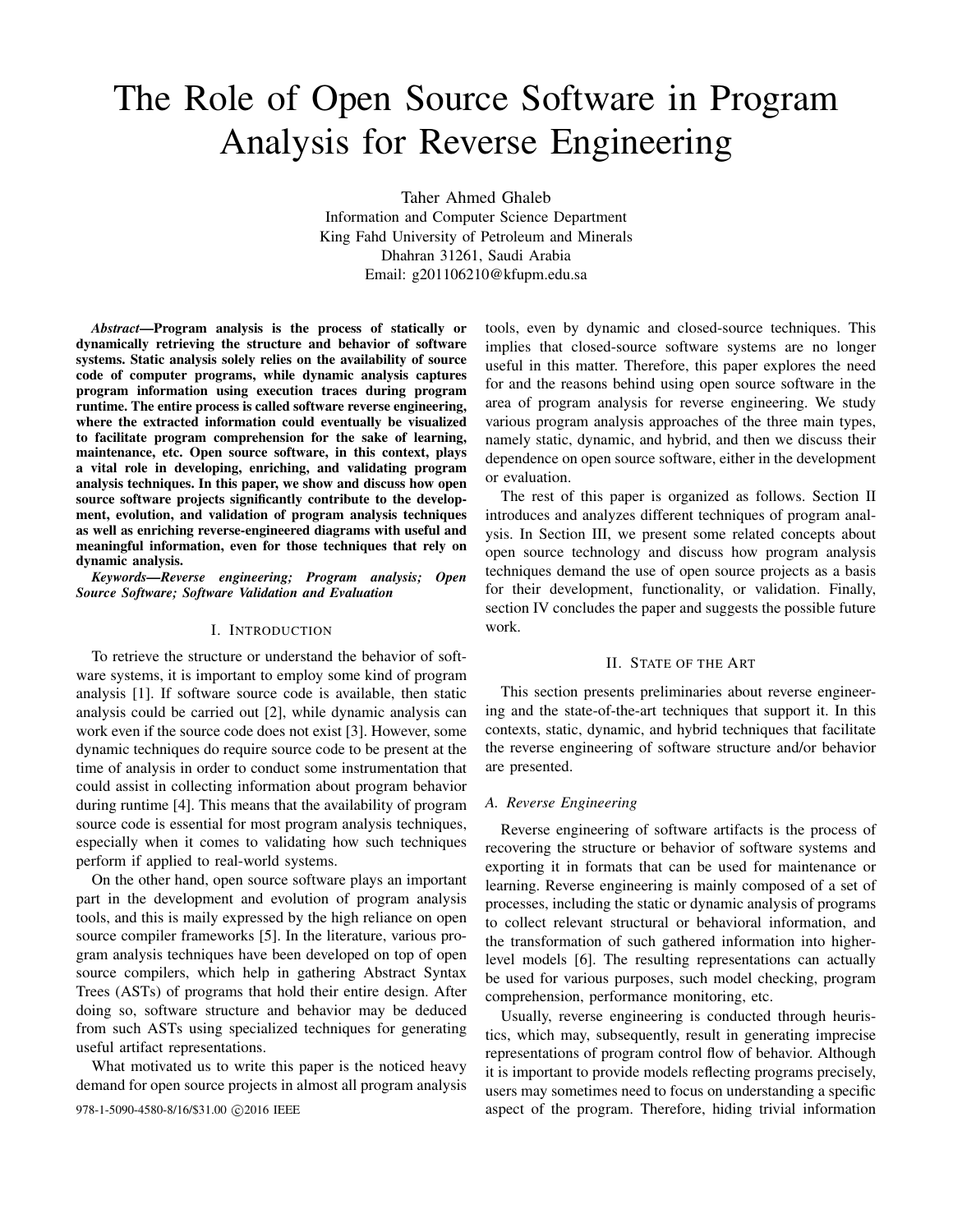from the produced output can sometimes reduce their complexity, which can offer better understanding of software artifacts

Performance, usability, and scalability are of the main characteristics of reverse engineering techniques, where tradeoffs can occur among them. Producing thorough models, for example, gives a comprehensive overview of the software objects and interactions, but, at the same time, requires higher memory usage and may even negatively affect program understating. In addition, reverse engineering techniques might not be effectively applicable to large and complex systems as a whole, due primarily to a large number of infeasible paths present throughout their interprocedural control flows, which are known to be hard to identify in general [7].

## *B. Program Analysis Techniques*

Program analysis is the set of processes concerned with analyzing different aspects of software programs for various purpose. In this paper, we focus on program analysis techniques that aim to reverse engineer program behavior and interactions. These techniques are divided into three categories of analysis. First, static analysis, which relies solely on the source code of the software system needed to be analyzed. Second, dynamic analysis, in which execution traces of the program are captured and analyzed during program runtime. Third, hybrid analysis, which combines both kinds of analysis within the same technique, which allows producing more useful information about program behavior.

*1) Static Analysis:* Static analysis is an exploration of software artifacts relying on the source code of the program in order to extract the structure and behavior that software systems including the control flow and all interactions between system objects [2]. Static analysis actually works without requiring the intended software systems to be executed [8]. It essentially works by parsing program source files and logging all information about interactions between internal system components. It firstly heads to the main entry point of the program (e.g., main method), and then start analyzing and keeping track of all object construction operations and their method invocations, taking into account all constructs that control the flow (e.g.,  $\text{if, for, etc.}$ ). The gathered information about program behavior is normally logged into memory as interaction traces to be visualized at a later stage.

Although static analysis is efficient, it does require to have open source software systems to functions, which may be the case for many software systems. On the other hand, it can only provide an approximation of the real program runtime, which may be caused by missing the dynamic features of programs, which itself may lead to producing less expressive models. Dynamic features of programs written in objectoriented languages may include dynamic class loading, multiusers, and multi-threading. However, static analysis can sometimes show an expectation of how such kind of interactions would be executed in the program at runtime. Thus, it was highly recommended in [9] and [10] to incorporate behavioral information through the static analysis of source code due to

its importance and efficiency in covering different aspects of program control flow.

There have been various static techniques of program analysis in the literature. each technique was developed to achieve a specific goal of program understanding. For example, Lu *et al.* [11] studied the conformance and relationships the different sequence diagrams generated by their technique. On the other hand, Korshunova *et al.* [12] presented a tool that can statically reverse engineer class, sequence, and activity diagrams of any given C++ system by parsing its source code and then extracting its Abstract Syntax Tree (AST) in XMI files [13], which represent UML elements in an eXtensible Markup Language (XML) format. Rountev *et al.* [14] could introduce two simple extensions to the UML sequence diagram whose purpose was to precisely capture the intraprocedural control flow of programs. They designed a generalized break fragment that enables exiting from a certain surrounding fragment, in addition to an approach for mapping the control flow graph (CFG) to UML and handling any reducible exception-free CFG.

*2) Dynamic Analysis:* Unlike static analysis, dynamic analysis can work with the absence of program source code but requires programs to be executed instead [3]. Having source code is optional in dynamic analysis, but having it can facilitate injecting tracing functionality into programs by some techniques. Commonly, dynamic analysis-based depend on (customized) debuggers and profilers that can supply them with the required information about program behavior [15]. Although it can recover precise information about the actual behavior of a system, it is challenged by the coverage problem. A single run of the program can only explore a sample execution trace, which typically covers a few interactions out of many more possible ones. Augmenting coverage requires multiple executions of the program with varying parameters representing different execution scenarios, which will produce many diagrams causing another problem concerning how to combine them [4].

Moreover, control flow is not captured during the dynamic tracing [16]. It, therefore, lacks the ability to capture information about whether these interactions passed through conditional alternatives, repetitions, or recursive calls. Notice that such information can simply be collected if static analysis is employed. To allow dynamic analysis to identify control flow, it is important to instrument source code (or sometimes bytecode) to inject certain scripts for tracing the changes in the flow of the program. Such scripts can do their job while the program execution and hand-by-hand work collaborate with dynamic analysis [4]. Another issue with dynamic analysis is that it can only work with complete software systems, rather than software fragments, components, or subsystems. This issue can be resolved by instrumenting subsystems by automatically employing program stubs (e.g. a specially crafted main class) to enable tracing executions of a certain program component [17].

To minimize the complexity of diagrams that are generated by dynamic analysis, Jayaraman *et al.* [18] proposed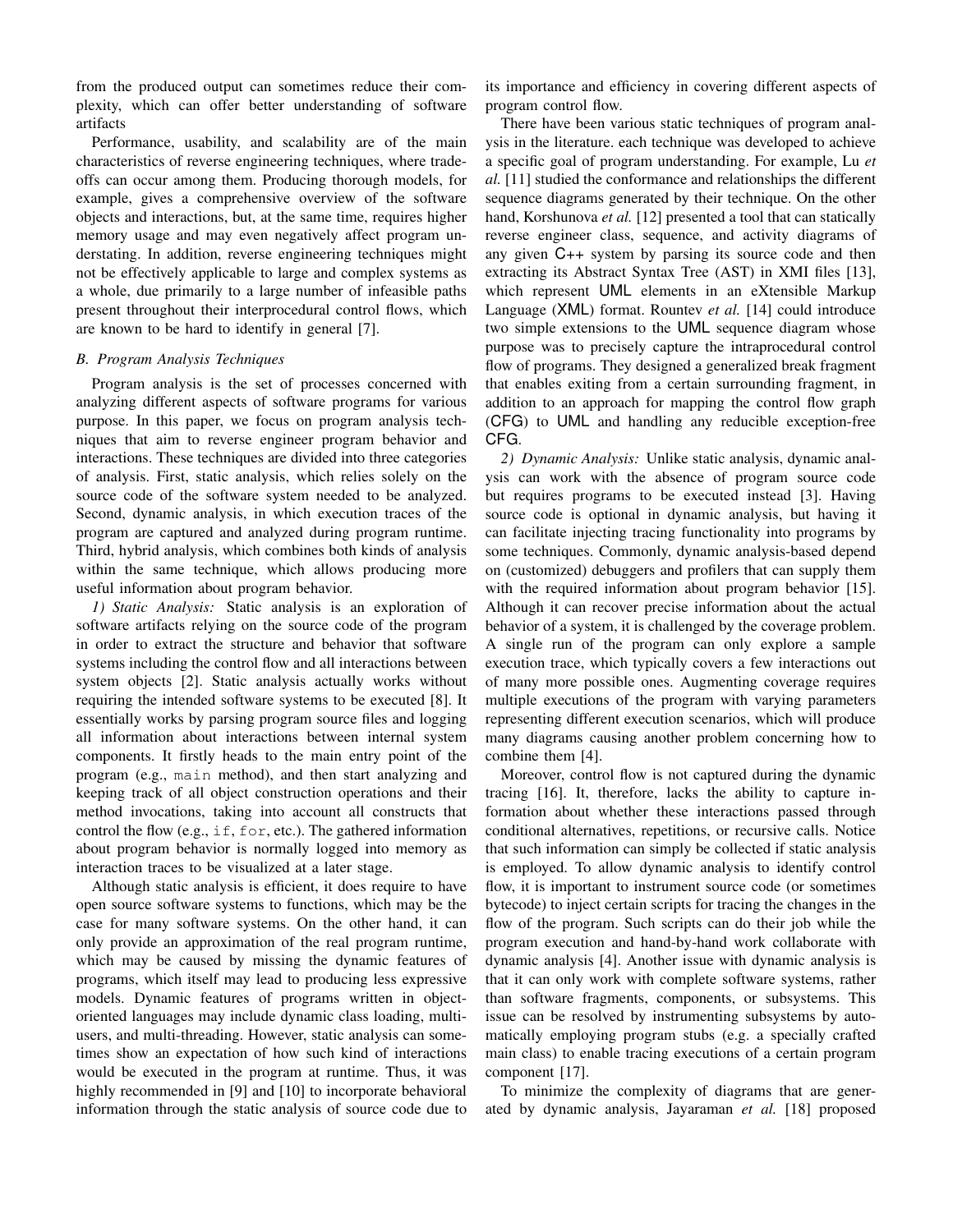a method for summarizing the resulting sequence diagrams using state diagrams after multiple runs, but user participation was required in the summarization process. Briand *et al.* [4] introduced a dynamic analysis technique that addresses interactions of distributed systems where messages between different objects at different network nodes can be identified. Oechsle *et al.* [19] targeted students by proposing JAVAVIS to help them understand the interactions executed at runtime of their small-sized programs. In [7], a dynamic monitoring tool called Kieker was introduced to continuously (or on-demand) observe the behavior of Java programs, and its performance was evaluated in [20]. In [21], reducing sequence diagram size was the main goal, and that was achieved by removing the less important details and methods from them with the help of their previous tool Amida [22]. Ziadi *et al.* [23] also introduced a technique that performs dynamic analysis of Java programs based on their bytecode, and they applied the k-tail algorithm [16] to merge interactions that relate to the same fragment.

*3) Hybrid Analysis:* We have noticed that recent techniques started to focus on combining both aforementioned types of analysis together to produce a new compound program analysis called hybrid analysis. This kind of analysis is relatively effective and precise as the results produced from one analysis is complemented by the other's results [24], [25]. In other words, hybrid techniques exploit the power of both kinds of analysis while alleviating their weaknesses. Nevertheless, this kind of analysis is generally considered to be timeconsuming as the instrumentation overhead increases with the implementation of the two types of analysis [24]. In addition, merging the multiple diagrams generated by both analyses into a single comprehensive diagram to represent the entire program behavior is a challenge as well [9].

Labiche *et al.* [24] presented a reverse engineering technique that combines both static and dynamic analyses aiming to reduce the instrumentation overhead required by the dynamic analysis, by collecting only a small amount of runtime information that cannot be derived from static analysis, like threads. Myers *et al.* [9] introduced a hybrid technique to improve the visual appearance of the generated sequence diagrams by introducing an algorithm that compacts a large amount of information of call/message interactions between system objects. Srinivasan *et al.* [26] also introduced a combined technique that merges and optimizes diagrams generated by both kinds of analysis according to object signatures and line numbers.

Another trend of reverse engineering techniques focuses on web-based applications [27], [28], [29]. In web-based applications, techniques were usually used to represent web pages as objects in the resulting diagrams, while the transactions between them represent the interaction messages. From a different perspective, modeling the behavior of mobile applications was also investigated in the literature, either using the UML standard or relevant extensions [30], [31]. Huang *et al.* [32] proposed a tool for modeling the stealthy behavior of Android application by detecting the semantic mismatch between the program behavior and user interface. Another work was proposed in [33] to enhance the understandability of the behavior of mobile applications by combining different artifacts, from different sources, to obtain a thorough and accurate model.

# III. THE ROLE OPEN SOURCE SOFTWARE

Open Source Software (OSS) development has gained a massive importance in software technology nowadays. Basically, open source projects are developed by teams of persons or by individuals. At present, several reputed software companies like Microsoft and Sun have been attracted to this trend of development due to its power to improve products' usability and extendability of the products [34], and to solve various problems of the companies, like the acceleration of development and evolution [35] and the enhancement of reliability [36]. In 1984, Stallman proposed the idea of Free Software Foundation, which then was confirmed in the Open Source Definition in  $1997<sup>1</sup>$  along with open source licenses, such as GNU General Public License (GPL), Common Development and Distribution License (CDDL), etc. Bonaccorsi *et al.* [37] presented the initiatives behind the success of open source software.

Web-based repositories of open source software projects play a vital role in the distribution of the source code of open source projects. GitHub<sup>2</sup>, SourceForge<sup>3</sup> and CodePlex<sup>4</sup> are among the top and most popular alternatives of such a service. It is common to have them on more than one website to increase the availability and usability. Users through these websites can store, manage, maintain and deploy source code of their projects online easily. In addition, distributed revision control, bug tracking, and shared development are examples of the features that can be provided by such services. In relevance to open source compilers, most providers of deploy their open source compilers in these web-based hosting.

## *A. In the development of program analysis techniques*

Building a parser to parse and analyze programs of a certain programming language is somewhat complicated and can lead to having wrong representations of some of the syntactic rules of that language, especially if that was based on textual analysis. For instance, Java grammar is well-known and there exist many open source parsers and corresponding compilers that can assist in correctly and efficiently reading Java programs. Therefore, such parsers can be utilized to build program analysis tools to retrieve the required information about analyzed programs.

Having an open source parser or compiler does not guarantee the constructions of a program analysis tool easily. Program analysis tools have different objectives and so have open source parsers and compilers. It may happen that some of the available open source parsers are not extensible, or at

<sup>1</sup>opensource.org

<sup>2</sup>github.com

<sup>3</sup> sourceforge.net

<sup>4</sup> codeplex.com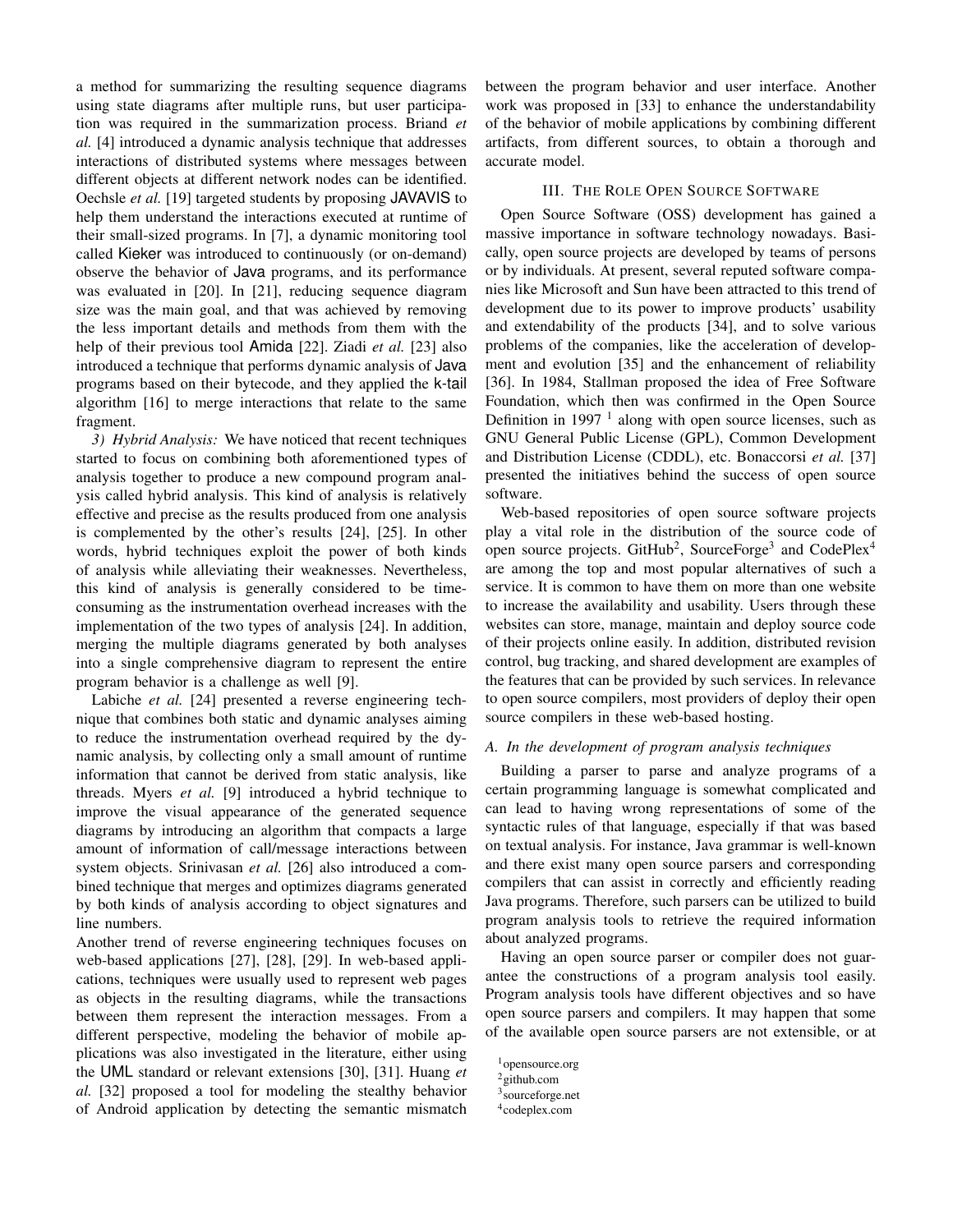least not easy to be extended. This means that, in order to customize such parsers, you will need to understand its current functionality and then make the proper adjustments that serve your prospective features. This means that you would follow a non-modular way to accomplish your technique since various parts of the base parser/compiler will be modified.

On the other hand, the literature is full of compilers that facilitate the creation of extensions of programming languages' parsers. This means that users can utilize the extending functionality of a certain extensible compiler to add the required functionality of the analysis tools. This includes: determining the set of constructs to be retrieved, injecting appropriate logging operations, the passes at which programs should be analyzed, and specifying the intermediate representation holding the AST. Take into mind that some dynamic program analysis tools also rely on open source software even though they actually target executable software.

The final product after completing the implementation of a program analysis technique would either be open or closed source, which concludes that building a tool on top of another open source tool or framework does not necessarily produce an open source product. It is the owner decision to deploy the constructed tool under a proprietary copyright or an open source license.

As we can see in Table I, every single program analysis depends on another technique. That dependent technique can either be developed by the same authors (e.g., [21], [24], and [38]) or by others. The authors of techniques proposed in [9] and [11] did not provide information about any dependency on other techniques or tools, and thus we assumed that their used techniques are not open source. In addition, the tools that are unclear whether they are open source or not and the ones are not available online are assumed to be closed source. It can be observed that only a third of these techniques were built on top of open source tools, while the rest were built on closed source tools. This can indicate that open source program analysis tools might not be that useful by other tools, which is perhaps due to reliability issues.

## *B. In retrieving important information about programs*

Some important information about program structure and behavior cannot actually be extracted by analyzing the executable files of programs, which gives program source code a high significance in program analysis techniques in general. For example, without open source, it is difficult to capture the control flow of software programs. The best way to extract program control flow is to read all constructs in the program that participate in changing the path of the program counter, and that could only be achieved through parsing program source code. Due to this particular prominence of source code, some dynamic analysis techniques, though they dynamically analyze program execution, were based on program source code. However, some other dynamic techniques could derive different aspects of program control flow, such as conditions and repetitions, by employing certain algorithms whose goal is

TABLE I PROGRAM ANALYSIS TECHNIQUES WITH THEIR DEPENDENT TECHNIQUES

| Ref.   | Dependent technique(s)           | Open source? |
|--------|----------------------------------|--------------|
| [11]   | Unknown                          | х            |
| [14]   | Their tool: RED                  | х            |
| [12]   | Columbus/CAN, DOT                |              |
| [4]    | Unknown                          | ×            |
| [18]   | JIVE                             |              |
| [19]   | JDI                              |              |
| [7]    | UMLGraph                         |              |
| $[38]$ | Their tool: Amida [22]           | x            |
| [21]   | Their tool: Amida [22]           |              |
| [23]   | K-tail algorithm [16]            |              |
| [39]   | Oberon [40]                      |              |
| [41]   | <b>JVM</b>                       |              |
| $[42]$ | MAS [43]                         | Х            |
| [44]   | Rigi                             |              |
| $[15]$ | JExtractor, Rigi [45], SCED [46] |              |
| [24]   | Their work in [4]                | x            |
| [9]    | Unknown                          | X            |
| [26]   | Visual Paradigm                  | х            |

to compact interactions based on specific behavioral patterns that expose their enclosing parent blocks.

It is common for dynamic program analysis techniques to conduct a source code instrumentation to help in gathering information about program execution during runtime. To this end, source code is required even if the analysis of program will work at runtime. On the other hand, some techniques can instrument bytecode instead of source code [47], [48], which can effectively work with dynamic techniques and with closed source projects.

### *C. In validating program analysis techniques*

To validate a program analysis technique, it is required from its developers to select proper case studies represented by realworld projects and run their technique over them [49]. The selection of such case studies can sometimes be positively or negatively biased to those that can expose good impressions about the developed technique. This bias may be intentional by the developers or by chance. As an example of negative biasing, developers may choose to validate their technique against a small-sized project as a case study just because the technique may fail if applied to larger scale ones. From a different perspective, developers may choose a project that can cover all (or most of) the aspects the technique's functionality. Generally, using projects of different types, scales, and purposes is preferable to show how techniques would perform under real circumstances.

Selecting either an open source or closed source project for technique validation is based on the nature of the analysis technique. Static techniques, for instance, always require nothing other than open source projects for its validation as source code represents its intrinsic input. Dynamic techniques, on the other hand, can either be validated with the presence or absence of source code. If the functionality of a dynamic technique requires extracting some information from source code, then it should necessarily be extant. If the technique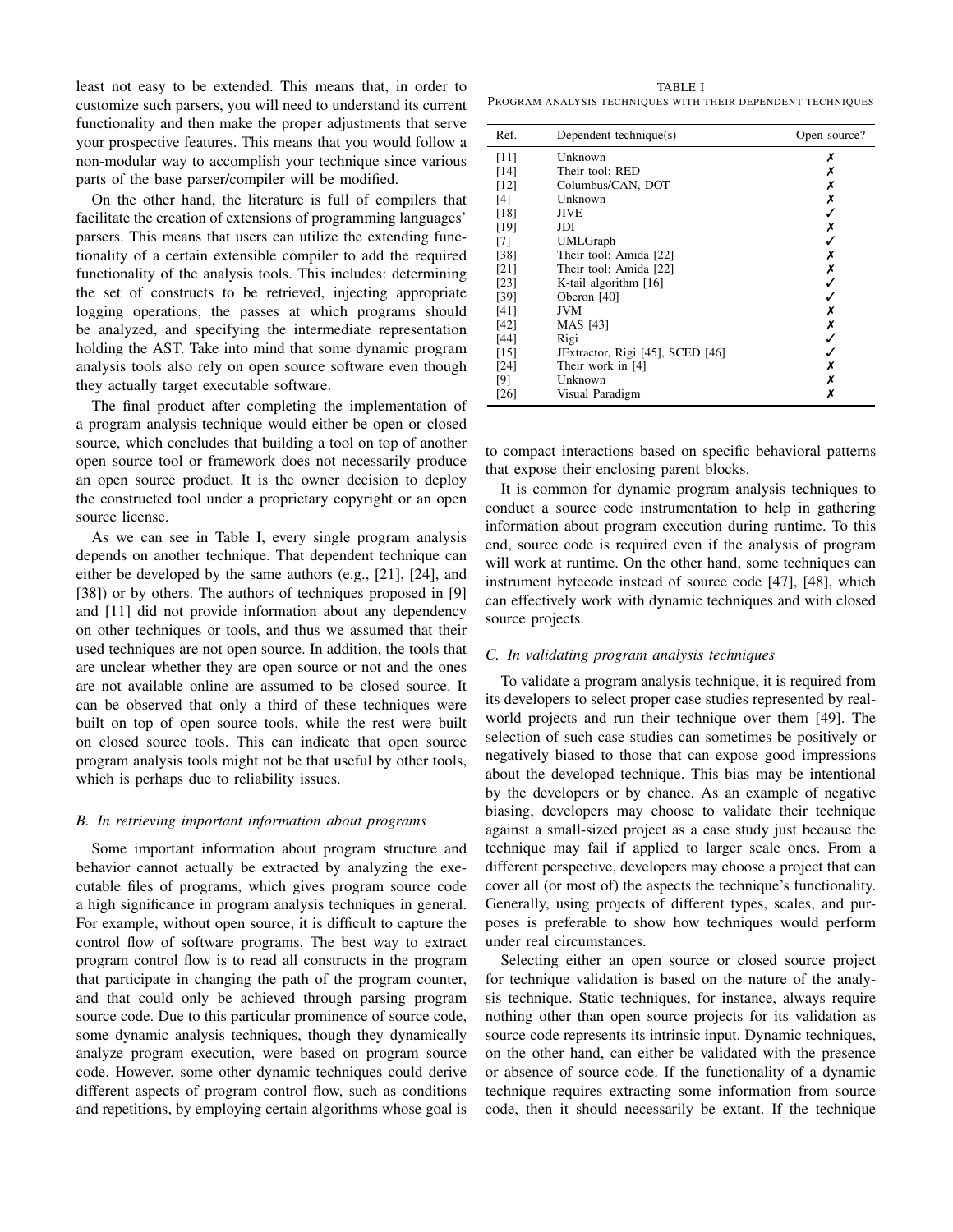solely works on executables, then it does not matter whether the source code is available or not. Since hybrid techniques combine both kinds of analysis, static and dynamic, they also presuppose source code to be available since static analysis is part of its process.

Table II shows a list of different techniques along with their corresponding case studies: types and names of the projects used. We refer to each type of program analysis by a single character, where S refers to static analysis, D refers to dynamic analysis, and H refers to hybrid analysis. For the static and hybrid analyses, it is ordinary to use open source projects as case studies as they perform a source code analysis. On the other hand, we can see that the majority of dynamic techniques used open source projects as well as case studies, though they can work with executables. This confirms the high usability and usefulness of open source technology.

TABLE II CASE STUDIES OF SAMPLE PROGRAM ANALYSIS TECHNIQUES

| Ref.   | Analysis | Case Study                                        | Open source? |
|--------|----------|---------------------------------------------------|--------------|
| [11]   | S        | JHotDraw and Monetary Access Control              |              |
| $[14]$ | S        | 21 Java library components                        |              |
| [12]   | S        | 30K LoCs, 60K LoCs projects                       |              |
| [4]    | D        | A library system                                  |              |
| [18]   | D        | Dining Philosopher's problem                      |              |
| [19]   | D        | Small-sized programs                              |              |
| [7]    | D        | iBATIS JPetStore                                  |              |
| [38]   | D        | jEdit, Gemini, Scheduler, LogCompactor            |              |
| [21]   | D        | jEdit, Eclipse                                    |              |
| [23]   | D        | A project of 500+ classes/interfaces with 25k LOC |              |
| [39]   | D        | Kepler + A Compiler Construction Framework        |              |
| [41]   | D        | A Technical Report System (TRS)                   |              |
| [42]   | D        | Not mentioned                                     |              |
| [44]   | D        | FUJABA project                                    |              |
| $[15]$ | н        | FUJABA project                                    |              |
| [24]   | Н        | 5 large systems and 2 small programs              |              |
| [9]    | Н        | Eclipse IDE, HSQLDB, Jetty web server platform    |              |
| [26]   | Н        | Polyshape, Animal, and Task Scheduler systems     |              |

For the techniques that were validated and evaluated through controlled experiments, we noticed that although they are dynamic, they were compared with results of static techniques. For example, the work in [50] proposed a dynamic tool for analyzing the interactions within a program while it is running, in comparison with Eclipse that indeed requires source code to be available. Therefore, because of this and to make the results of that paper reproducible, authors selected an open source project. Another experience was with the technique proposed in [51], as they compared their tool with the one in [50] using two open source projects of different sizes, though both techniques rely on dynamic analysis. To summarize, open source projects still have the superiority over closed-source projects, especially when it comes to software experimentation and empirical evaluation.

# IV. CONCLUSION

This paper discussed the different kinds of program analysis techniques and how open source software plays a vital role in their development, evolution, and validation. The aim of the paper is to show the importance of open source software from three different aspects. First, the use of open source tools, frameworks, and compilers to build new techniques on top of them. Second, the use of open source software to allow gathering as much useful information as possible from programs. Third, the use of open source projects to validate the outcome and performance of such techniques. Different program analysis techniques have been presented in the paper as examples of stakeholders of open source software, along with a discussion about their close correlation.

For future work, we suggest two possible research directions for the purpose of enhancing the connection between program analysis techniques and open source software. The first direction is concerned with constructing an open source framework for program analysis where techniques can be built as extensions to it. It would be necessary to support both kinds of analysis in such a framework so that new techniques can have an option of employing only one of them or hybridizing them together. The second direction, which can be aligned with the former one, is to introduce an open source benchmark that can be used for evaluating the different program analysis techniques. Such a benchmark would indeed help to gaining fair evaluation and comparative results.

#### ACKNOLEDGEMENT

The author would like to sincerely thank and appreciate his home institution, Taiz University - Yemen, which donors him a scholarship to pursue his graduate studies abroad.

#### **REFERENCES**

- [1] F. Nielson, H. R. Nielson, and C. Hankin, *Principles of program analysis*. Springer, 2015.
- [2] A. Gosain and G. Sharma, "Static analysis: A survey of techniques and tools," in *Intelligent Computing and Applications*. Springer, 2015, pp. 581–591.
- [3] T. Ball, "The concept of dynamic analysis," in *Software Engineering - ESEC/FSE'99*. Springer, 1999, pp. 216–234.
- [4] L. C. Briand, Y. Labiche, and J. Leduc, "Toward the reverse engineering of UML sequence diagrams for distributed Java software," *IEEE Transactions on Software Engineering*, vol. 32, no. 9, pp. 642–663, 2006.
- [5] T. A. Ghaleb, "Toward open-source compilers in a cloud-based environment: the need and current challenges," in *2015 International Conference on Open Source Software Computing (OSSCOM)*. IEEE, 2015, pp. 1–6.
- [6] L. C. Briand, "The experimental paradigm in reverse engineering: Role, challenges, and limitations," in *WCRE'06. 13th Working Conference on Reverse Engineering, 2006.* IEEE, 2006, pp. 3–8.
- [7] M. Rohr, A. van Hoorn, J. Matevska, N. Sommer, L. Stoever, S. Giesecke, and W. Hasselbring, "Kieker: Continuous monitoring and on demand visualization of Java software behavior," in *Proceedings of the IASTED International Conference on Software Engineering*. ACTA Press, 2008.
- [8] J. E. Grass, "Object-oriented design archaeology with CIA++," *Computing Systems*, vol. 5, no. 1, pp. 5–67, 1992.
- [9] D. Myers, M.-A. Storey, and M. Salois, "Utilizing debug information to compact loops in large program traces," in *14th European Conference on Software Maintenance and Reengineering (CSMR), 2010.* IEEE, 2010, pp. 41–50.
- [10] Y.-G. Guéhéneuc and T. Ziadi, "Automated reverse-engineering of UML v2.0 dynamic models," in *proceedings of the 6th ECOOP Workshop on Object-Oriented Reengineering*. Citeseer, 2005.
- [11] L. Lu and D.-K. Kim, "Required behavior of sequence diagrams: Semantics and conformance," *ACM Transactions on Software Engineering and Methodology (TOSEM)*, vol. 23, no. 2, p. 15, 2014.
- [12] E. Korshunova, M. Petkovic, M. van den Brand, and M. R. Mousavi, "CPP2XMI: reverse engineering of UML class, sequence, and activity diagrams from C++ source code," in *13th Working Conference on Reverse Engineering 2006 (WCRE'06)*. IEEE, 2006, pp. 297–298.